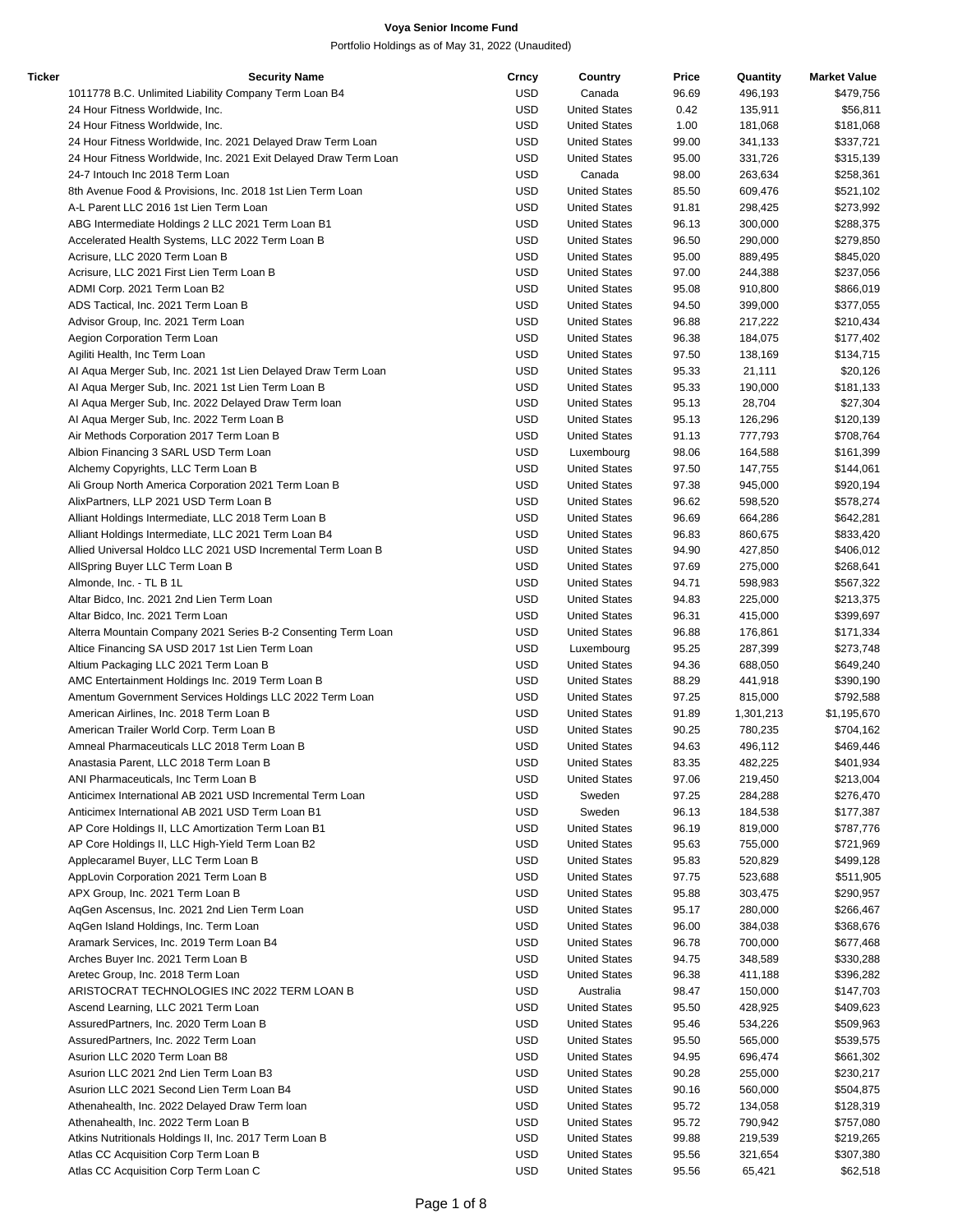| Ticker | <b>Security Name</b>                                      | Crncy      | Country              | Price  | Quantity  | <b>Market Value</b> |
|--------|-----------------------------------------------------------|------------|----------------------|--------|-----------|---------------------|
|        | Atlas Purchaser, Inc. 2021 Term Loan                      | <b>USD</b> | <b>United States</b> | 90.50  | 243,163   | \$220,062           |
|        | Autokiniton US Holdings, Inc. 2021 Term Loan B            | <b>USD</b> | <b>United States</b> | 95.25  | 576,396   | \$549,017           |
|        | Avantor Funding, Inc. 2021 Term Loan B5                   | <b>USD</b> | <b>United States</b> | 97.97  | 170,664   | \$167,197           |
|        | Avaya, Inc. 2020 Term Loan B                              | <b>USD</b> | <b>United States</b> | 76.38  | 700,000   | \$534,625           |
|        | Avaya, Inc. 2021 Term Loan B2                             | <b>USD</b> | <b>United States</b> | 76.06  | 760,000   | \$578,075           |
|        | Avis Budget Car Rental, LLC 2022 Term Loan C              | <b>USD</b> | <b>United States</b> | 97.54  | 695,000   | \$677,915           |
|        | AZZ INCORPORATED TERM LOAN B                              | <b>USD</b> | <b>United States</b> | 96.88  | 185,000   | \$179,219           |
|        | B&G Foods, Inc. 2019 Term Loan B4                         | <b>USD</b> | <b>United States</b> | 96.96  | 535,971   | \$519,690           |
|        | Banff Merger Sub Inc 2021 USD 2nd Lien Term Loan          | <b>USD</b> | <b>United States</b> | 96.58  | 225,000   | \$217,312           |
|        | Banff Merger Sub Inc 2021 USD Term Loan                   | <b>USD</b> | <b>United States</b> | 96.21  | 321,078   | \$308,917           |
|        | BAUSCH + LOMB INC TERM LOAN                               | <b>USD</b> | Canada               | 96.78  | 665,000   | \$643,554           |
|        | Bausch Health Companies Inc. 2022 Term Loan B             | <b>USD</b> | Canada               | 91.88  | 560,000   | \$514,500           |
|        | BCP Renaissance Parent LLC 2022 Term Loan B3              | <b>USD</b> | <b>United States</b> | 97.68  | 333,760   | \$326,012           |
|        | BCPE North Star US HoldCo 2, Inc. 2021 2nd Lien Term Loan | <b>USD</b> | <b>United States</b> | 97.25  | 180,000   | \$175,050           |
|        | Belfor Holdings Inc. 2022 Incremental Term Loan           | <b>USD</b> | <b>United States</b> | 97.50  | 715,000   | \$697,125           |
|        | Belk, Inc. 2021 FLSO Term Loan                            | <b>USD</b> | <b>United States</b> | 51.17  | 5,911     | \$3,024             |
|        | Bella Holding Company, LLC 2021 Term Loan B               | <b>USD</b> | <b>United States</b> | 96.56  | 318,400   | \$307,455           |
|        | Belron Finance US LLC 2018 Term Loan B                    | <b>USD</b> | <b>United States</b> | 98.00  | 265,858   | \$260,540           |
|        | BIFM CA Buyer Inc. Term Loan B                            | <b>USD</b> | Canada               | 97.00  | 361,474   | \$350,629           |
|        | Birkenstock GmbH & Co. KG USD Term Loan B                 | <b>USD</b> | <b>United States</b> | 94.50  | 253,088   | \$239,168           |
|        | Blackstone Mortgage Trust, Inc. 2021 Term Loan B2         | <b>USD</b> | <b>United States</b> | 97.25  | 282,150   | \$274,391           |
|        | Blucora, Inc. 2017 Term Loan B                            | <b>USD</b> | <b>United States</b> | 98.50  | 156,458   | \$154,111           |
|        | Brazos Delaware II, LLC Term Loan B                       | <b>USD</b> | <b>United States</b> | 97.96  | 896,026   | \$877,732           |
|        | Bright Bidco B.V. 2018 Term Loan B                        | <b>USD</b> | Netherlands          | 45.06  | 200,000   | \$90,125            |
|        | Broadstreet Partners, Inc. 2021 Term Loan B2              | <b>USD</b> | <b>United States</b> | 95.88  | 248,750   | \$238,489           |
|        | BWAY Holding Company 2017 Term Loan B                     | <b>USD</b> | <b>United States</b> | 96.29  | 547,598   | \$527,292           |
|        | Cablevision Lightpath LLC Term Loan B                     | <b>USD</b> | <b>United States</b> | 97.00  | 147,750   | \$143,318           |
|        | Caesars Resort Collection, LLC 2020 Term Loan B1          | <b>USD</b> | <b>United States</b> | 98.92  | 367,204   | \$363,226           |
|        | Carestream Dental Equipment, Inc 2021 Term Loan           | <b>USD</b> | <b>United States</b> | 96.75  | 185,761   | \$179,724           |
|        | Castlelake Aviation Limited Term Loan B                   | <b>USD</b> | Ireland              | 96.38  | 313,425   |                     |
|        |                                                           |            |                      |        |           | \$302,063           |
|        | CBI Buyer, Inc. Term Loan                                 | <b>USD</b> | <b>United States</b> | 90.25  | 168,725   | \$152,274           |
|        | CCI Buyer, Inc. Term Loan                                 | <b>USD</b> | <b>United States</b> | 96.03  | 608,463   | \$584,277           |
|        | CCRR Parent, Inc Term Loan B                              | <b>USD</b> | <b>United States</b> | 96.50  | 287,349   | \$277,292           |
|        | Cengage Learning, Inc. 2021 Term Loan B                   | <b>USD</b> | <b>United States</b> | 95.44  | 310,938   | \$296,751           |
|        | Century Casinos, Inc 2022 Term Loan                       | <b>USD</b> | <b>United States</b> | 96.88  | 370,000   | \$358,438           |
|        | CenturyLink, Inc. 2020 Term Loan B                        | <b>USD</b> | <b>United States</b> | 94.19  | 1,492,366 | \$1,405,623         |
|        | Chamberlain Group Inc Term Loan B                         | <b>USD</b> | <b>United States</b> | 92.50  | 648,375   | \$599,747           |
|        | Charter NEX US, Inc. 2021 Term Loan                       | <b>USD</b> | <b>United States</b> | 96.50  | 947,727   | \$914,557           |
|        | CHG Healthcare Services Inc. 2021 Term Loan               | <b>USD</b> | <b>United States</b> | 96.64  | 432,825   | \$418,271           |
|        | CHG PPC Parent LLC 2021 Term Loan                         | <b>USD</b> | <b>United States</b> | 96.50  | 430,000   | \$414,950           |
|        | Cidron Ollopa Holding B.V. EUR Term Loan B                | <b>EUR</b> | Germany              | 100.82 | 1,000,000 | \$1,008,243         |
|        | Cimpress Public Limited Company USD Term Loan B           | <b>USD</b> | <b>United States</b> | 95.48  | 317,600   | \$303,242           |
|        | Cineworld Group PLC                                       | <b>GBP</b> | United Kingdom       | 0.13   | 25,562    | \$3,414             |
|        | Citadel Securities LP 2021 Term Loan B                    | <b>USD</b> | <b>United States</b> | 96.99  | 794,603   | \$770,665           |
|        | City Football Group Limited Term Loan                     | <b>USD</b> | United Kingdom       | 94.50  | 967,575   | \$914,358           |
|        | Clark Equipment Company 2022 Term Loan B                  | <b>USD</b> | <b>United States</b> | 97.63  | 170,000   | \$165,963           |
|        | Clean Harbors Inc. 2021 Incremental Term Loan B           | <b>USD</b> | <b>United States</b> | 99.73  | 319,200   | \$318,336           |
|        | Clear Channel Outdoor Holdings, Inc. Term Loan B          | <b>USD</b> | <b>United States</b> | 91.68  | 687,375   | \$630,190           |
|        | Cloudera, Inc. 2021 Term Loan                             | <b>USD</b> | <b>United States</b> | 94.94  | 663,338   | \$629,756           |
|        | ClubCorp Club Operations, Inc. 2017 Incremental Term Loan | <b>USD</b> | <b>United States</b> | 94.58  | 678,600   | \$641,786           |
|        | Clydesdale Acquisition Holdings Inc Term Loan B           | <b>USD</b> | <b>United States</b> | 94.43  | 145,000   | \$136,927           |
|        | CMBF LLC Term Loan                                        | <b>USD</b> | <b>United States</b> | 95.00  | 349,125   | \$331,669           |
|        | CMG Media Corporation 2021 Term Loan                      | <b>USD</b> | <b>United States</b> | 96.25  | 1,518,584 | \$1,461,637         |
|        | Cogeco Financing 2 LP 2021 Incremental Term Loan B        | <b>USD</b> | <b>United States</b> | 97.65  | 463,838   | \$452,918           |
|        | CommScope, Inc. 2019 Term Loan B                          | <b>USD</b> | <b>United States</b> | 95.13  | 826,306   | \$786,024           |
|        | Conair Holdings, LLC Term Loan B                          | <b>USD</b> | <b>United States</b> | 92.00  | 373,125   | \$343,275           |
|        | Connect Finco Sarl 2021 Term Loan B                       | <b>USD</b> | Luxembourg           | 96.25  | 747,225   | \$719,204           |
|        | ConnectWise, LLC 2021 Term Loan B                         | <b>USD</b> | <b>United States</b> | 95.95  | 179,550   | \$172,278           |
|        | Constant Contact Inc Term Loan                            | <b>USD</b> | <b>United States</b> | 95.71  | 511,955   | \$489,984           |
|        | Core & Main LP 2021 Term Loan B                           | <b>USD</b> | <b>United States</b> | 96.97  | 930,662   | \$902,452           |
|        | CoreLogic, Inc. TL B 1L                                   | <b>USD</b> | <b>United States</b> | 92.35  | 1,099,475 | \$1,015,365         |
|        | Cornerstone Building Brands, Inc. 2021 Term Loan B        | <b>USD</b> | <b>United States</b> | 89.75  | 1,207,800 | \$1,084,001         |
|        | Cornerstone OnDemand, Inc. 2021 Term Loan                 | <b>USD</b> | <b>United States</b> | 95.25  | 650,000   | \$619,125           |
|        | Covanta Holding Corporation 2021 Term Loan B              | <b>USD</b> | <b>United States</b> | 97.96  | 190,714   | \$186,820           |
|        |                                                           | <b>USD</b> | <b>United States</b> | 97.96  | 14,286    | \$13,994            |
|        | Covanta Holding Corporation 2021 Term Loan C              |            |                      |        |           |                     |
|        | Covia Holdings Corporation 2020 PIK Take Back Term Loan   | <b>USD</b> | <b>United States</b> | 96.20  | 591,066   | \$568,593           |
|        | Covia Specialty Minerals, Inc.                            | <b>USD</b> | <b>United States</b> | 13.75  | 58,667    | \$806,671           |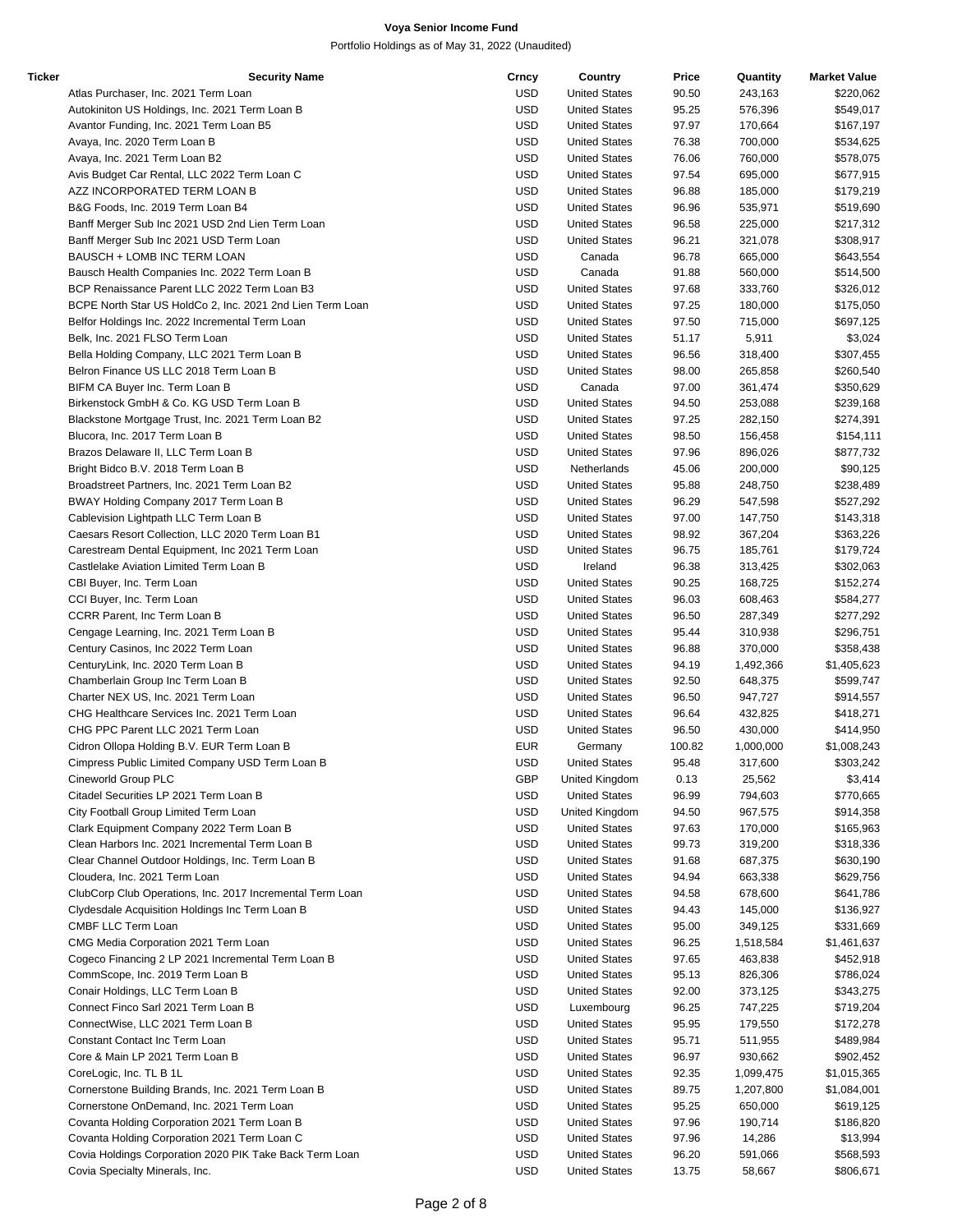| <b>Ticker</b> | <b>Security Name</b>                                                | Crncy      | Country              | Price  | Quantity  | <b>Market Value</b> |
|---------------|---------------------------------------------------------------------|------------|----------------------|--------|-----------|---------------------|
|               | Creation Technologies Inc. 2021 Term Loan                           | <b>USD</b> | Canada               | 94.50  | 285,000   | \$269,325           |
|               | Crocs Inc Term Loan B                                               | USD        | <b>United States</b> | 94.00  | 400,000   | \$376,000           |
|               | Crown Finance US, Inc. 2020 Term Loan B1                            | USD        | <b>United States</b> | 114.28 | 7,644     | \$8,735             |
|               | CMLS Cumulus Media, Inc. Class-A                                    | USD        | <b>United States</b> | 12.05  | 23,578    | \$284,115           |
|               | Curia Global, Inc. 2021 Term Loan                                   | <b>USD</b> | <b>United States</b> | 96.54  | 148,875   | \$143,731           |
|               | Cushman & Wakefield U.S. Borrower, LLC 2020 Term Loan B             | USD        | <b>United States</b> | 97.34  | 1,016,137 | \$989,147           |
|               | CWGS Group, LLC 2021 Term Loan B                                    | USD        | <b>United States</b> | 92.90  | 354,400   | \$329,223           |
|               | Da Vinci Purchaser Corp. 2019 Term Loan                             | USD        | <b>United States</b> | 96.75  | 590,900   | \$571,696           |
|               |                                                                     | <b>USD</b> | <b>United States</b> |        | 185,725   |                     |
|               | Dealer Tire, LLC 2020 Term Loan B                                   |            |                      | 97.90  |           | \$181,825           |
|               | Deerfield Dakota Holding, LLC 2020 USD Term Loan B                  | USD        | <b>United States</b> | 96.53  | 275,000   | \$265,461           |
|               | Delta TopCo, Inc. 2020 Term Loan B                                  | USD        | <b>United States</b> | 94.38  | 340,257   | \$321,117           |
|               | Denali Water Solutions Term Loan B                                  | USD        | <b>United States</b> | 93.50  | 148,875   | \$139,198           |
|               | Dessert Holdings Inc. Delayed Draw Term Loan                        | <b>USD</b> | <b>United States</b> | 95.00  | 48,947    | \$46,500            |
|               | Dessert Holdings Inc. Term Loan                                     | USD        | <b>United States</b> | 95.00  | 259,747   | \$246,760           |
|               | DG Investment Intermediate Holdings 2, Inc. 2021 2nd Lien Term Loan | USD        | <b>United States</b> | 97.25  | 150,000   | \$145,875           |
|               | DG Investment Intermediate Holdings 2, Inc. 2021 Term Loan          | USD        | <b>United States</b> | 96.33  | 600,482   | \$578,415           |
|               | Diamond Sports Group, LLC 2022 2nd Lien Term Loan                   | <b>USD</b> | <b>United States</b> | 30.65  | 1,731,488 | \$530,628           |
|               | Diamond Sports Group, LLC 2022 First Priority Term Loan             | USD        | <b>United States</b> | 101.00 | 269,937   | \$272,636           |
|               | Digi International Inc. Term Loan B                                 | USD        | <b>United States</b> | 98.08  | 329,998   | \$323,673           |
|               | DirecTV Financing, LLC Term Loan                                    | USD        | <b>United States</b> | 96.78  | 655,550   | \$634,427           |
|               | Dotdash Meredith Inc Term Loan B                                    | <b>USD</b> | <b>United States</b> | 96.13  | 567,150   | \$545,173           |
|               | EagleView Technology Corporation 2018 Add On Term Loan B            | USD        | <b>United States</b> | 95.50  | 206,676   | \$197,376           |
|               | Edelman Financial Center, LLC 2021 Term Loan B                      | USD        | <b>United States</b> | 96.31  | 749,913   | \$722,260           |
|               |                                                                     |            |                      |        |           |                     |
|               | EDGEWATER GENERATION L L C TERM LOAN                                | USD        | <b>United States</b> | 91.71  | 642,771   | \$589,513           |
|               | EG Finco Limited 2018 USD Term Loan                                 | <b>USD</b> | <b>United States</b> | 96.28  | 251,426   | \$242,076           |
|               | Empire Today, LLC 2021 Term Loan B                                  | USD        | <b>United States</b> | 82.50  | 566,850   | \$467,651           |
|               | ENC Holding Corporation 2021 Term Loan                              | USD        | <b>United States</b> | 97.00  | 296,977   | \$288,068           |
|               | ENC Holding Corporation Delayed Draw Term Loan                      | USD        | <b>United States</b> | 97.00  | 26,531    | \$25,735            |
|               | Endo Luxembourg Finance Company I S.a r.l. 2021 Term Loan           | USD        | Luxembourg           | 77.98  | 445,980   | \$347,784           |
|               | Endure Digital Inc. Term Loan                                       | USD        | <b>United States</b> | 93.63  | 646,338   | \$605,133           |
|               | Ensono, LP 2021 Term Loan                                           | USD        | <b>United States</b> | 96.75  | 432,825   | \$418,758           |
|               | Entegris, Inc. 2022 Term Loan B                                     | USD        | <b>United States</b> | 99.00  | 210,000   | \$207,900           |
|               | Envision Healthcare Corporation 2018 1st Lien Term Loan             | <b>USD</b> | <b>United States</b> | 39.91  | 1,199,700 | \$478,755           |
|               | EP Purchaser, LLC 2021 Term Loan B                                  | USD        | <b>United States</b> | 97.65  | 150,000   | \$146,475           |
|               | Epicor Software Corporation 2020 Term Loan                          | USD        | <b>United States</b> | 97.70  | 758,450   | \$741,006           |
|               | Escape Velocity Holdings, Inc. 2021 Term Loan                       | USD        | <b>United States</b> | 96.25  | 170,000   | \$163,625           |
|               |                                                                     | <b>USD</b> | <b>United States</b> | 95.13  | 149,297   |                     |
|               | Fender Musical Instruments Corporation 2021 Term Loan B             |            |                      |        |           | \$142,019           |
|               | Fertitta Entertainment, LLC 2022 Term Loan B                        | USD        | <b>United States</b> | 96.06  | 765,000   | \$734,878           |
|               | Finastra USA, Inc. USD 2nd Lien Term Loan                           | USD        | <b>United States</b> | 88.17  | 550,000   | \$484,917           |
|               | First Advantage Holdings, LLC 2021 Term Loan B                      | USD        | <b>United States</b> | 97.42  | 169,421   | \$165,044           |
|               | First Eagle Holdings, Inc. 2020 Term Loan B                         | <b>USD</b> | <b>United States</b> | 95.91  | 611,349   | \$586,321           |
|               | Five Star 2022 Term Loan 1L                                         | <b>USD</b> | <b>United States</b> | 96.50  | 150,000   | \$144,750           |
|               | Flynn Restaurant Group LP 2021 Term Loan B                          | USD        | <b>United States</b> | 94.38  | 473,813   | \$447,161           |
|               | Focus Financial Partners, LLC 2021 Term Loan                        | USD        | <b>United States</b> | 97.06  | 224,162   | \$217,577           |
|               | Foley Products Company, LLC 2021 Term Loan                          | USD        | <b>United States</b> | 96.75  | 340,000   | \$328,950           |
|               | Forest City Enterprises, L.P. 2019 Term Loan B                      | USD        | <b>United States</b> | 97.14  | 440,320   | \$427,729           |
|               | Foundation Building Materials Holding Company LLC 2021 Term Loan    | USD        | <b>United States</b> | 94.39  | 431,738   | \$407,530           |
|               | Franchise Group Intermediate Holdco, LLC 2021 First Out Term Loan B | USD        | <b>United States</b> | 97.88  | 346,564   | \$339,200           |
|               | GALAXY US OPCO INC. TERM LOAN                                       | USD        | <b>United States</b> | 95.00  | 185,000   | \$175,750           |
|               |                                                                     | USD        | Canada               |        | 89,662    |                     |
|               | Garda World Security Corporation 2022 Term Loan B                   |            |                      | 94.38  |           | \$84,619            |
|               | Gates Global LLC 2017 EUR Repriced Term Loan B                      | EUR        | <b>United States</b> | 104.67 | 861,147   | \$901,372           |
|               | Gates Global LLC 2021 Term Loan B3                                  | USD        | <b>United States</b> | 96.21  | 753,237   | \$724,677           |
|               | Generation Bridge Acquisition, LLC Term Loan B                      | <b>USD</b> | <b>United States</b> | 99.50  | 263,829   | \$262,509           |
|               | Generation Bridge Acquisition, LLC Term Loan C                      | USD        | <b>United States</b> | 99.50  | 5,510     | \$5,483             |
|               | Geo Group, Inc. (The) 2018 Term Loan B                              | USD        | <b>United States</b> | 95.13  | 793,734   | \$755,039           |
|               | GEON Performance Solutions, LLC 2021 Term Loan                      | USD        | <b>United States</b> | 97.75  | 338,300   | \$330,688           |
|               | GFL Environmental Inc. 2020 Term Loan                               | USD        | Canada               | 98.91  | 813,747   | \$804,847           |
|               | Glass Mountain Pipeline Holdings, LLC 2021 Exit Term Loan           | USD        | <b>United States</b> | 90.50  | 189,502   | \$171,499           |
|               | Global Medical Response, Inc. 2020 Term Loan B                      | USD        | <b>United States</b> | 95.78  | 494,294   | \$473,440           |
|               | Global Tel*Link Corporation 2018 1st Lien Term Loan                 | USD        | <b>United States</b> | 94.57  | 1,927,154 | \$1,822,566         |
|               | Global Tel*Link Corporation 2018 2nd Lien Term Loan                 | <b>USD</b> | <b>United States</b> | 93.88  | 552,797   | \$518,938           |
|               | Gloves Buyer, Inc. 2021 Term Loan                                   | USD        | <b>United States</b> | 95.00  | 212,850   | \$202,207           |
|               |                                                                     |            |                      |        |           |                     |
|               | GOGO Intermediate Holdings LLC Term Loan B                          | USD        | <b>United States</b> | 97.15  | 193,538   | \$188,022           |
|               | Golden Entertainment, Inc. 2017 1st Lien Term Loan                  | USD        | <b>United States</b> | 98.25  | 1,332,031 | \$1,308,721         |
|               | GoodRx, Inc. 1st Lien Term Loan                                     | USD        | <b>United States</b> | 95.75  | 229,688   | \$219,926           |
|               | Grab Holdings Inc Term Loan B                                       | USD        | Singapore            | 92.85  | 350,000   | \$324,990           |
|               | Graham Packaging Company Inc. 2021 Term Loan                        | <b>USD</b> | <b>United States</b> | 95.39  | 232,767   | \$222,038           |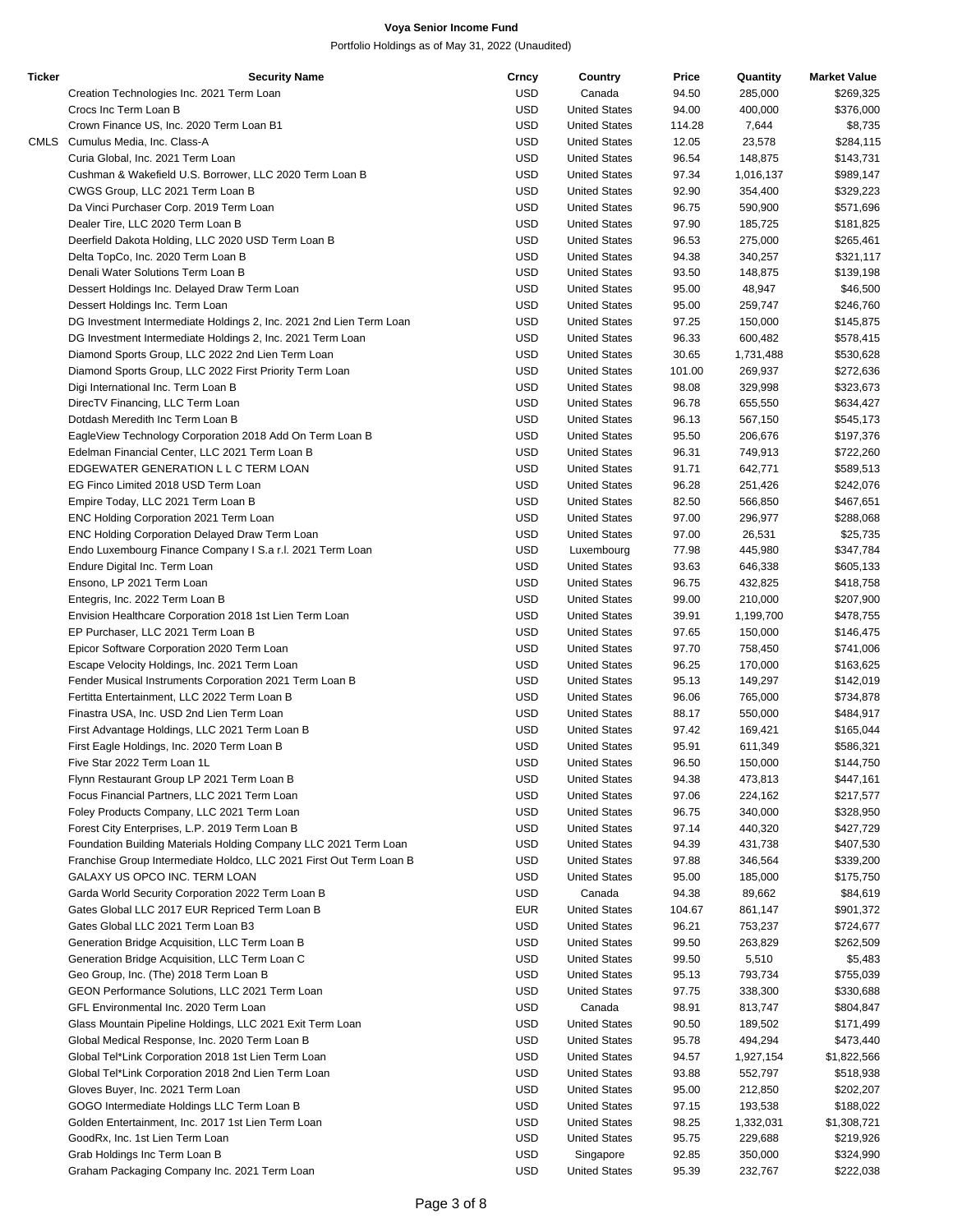| Ticker | <b>Security Name</b>                                        | Crncy      | Country              | Price  | Quantity  | <b>Market Value</b> |
|--------|-------------------------------------------------------------|------------|----------------------|--------|-----------|---------------------|
|        | Granite Holdings US Acquisition Co. 2021 Term Loan B        | <b>USD</b> | <b>United States</b> | 96.54  | 498,896   | \$481,643           |
|        | Gray Television, Inc. 2021 Term Loan D                      | <b>USD</b> | <b>United States</b> | 97.68  | 503,738   | \$492,044           |
|        | Great Outdoors Group, LLC 2021 Term Loan B1                 | <b>USD</b> | <b>United States</b> | 95.14  | 883,846   | \$840,869           |
|        | Greeneden U.S. Holdings II, LLC 2020 USD Term Loan B        | <b>USD</b> | <b>United States</b> | 97.65  | 750,500   | \$732,863           |
|        | Gridiron Fiber Corp. Term Loan                              | <b>USD</b> | <b>United States</b> | 96.00  | 153,000   | \$146,880           |
|        | GTT Communications, Inc. 2018 USD Term Loan B               | <b>USD</b> | <b>United States</b> | 79.90  | 617,774   | \$493,602           |
|        | GVC Holdings PLC 2019 EUR Term Loan B                       | <b>EUR</b> | Isle of Man          | 103.63 | 1,000,000 | \$1,036,263         |
|        | Harbor Freight Tools USA, Inc. 2021 Term Loan B             | <b>USD</b> | <b>United States</b> | 92.95  | 891,933   | \$829,052           |
|        | Harvey Gulf International Marine LLC                        | <b>USD</b> | <b>United States</b> | 8.00   | 9,332     | \$74,656            |
|        |                                                             | <b>USD</b> |                      |        |           |                     |
|        | Harvey Gulf International Marine LLC                        |            | <b>United States</b> | 8.00   | 14,717    | \$117,736           |
|        | Hayward Industries, Inc. 2021 Term Loan                     | <b>USD</b> | <b>United States</b> | 96.96  | 205,919   | \$199,655           |
|        | Heartland Dental, LLC 2021 Incremental Term Loan            | <b>USD</b> | <b>United States</b> | 96.50  | 307,675   | \$296,906           |
|        | Helios Software Holdings, Inc. 2021 USD Term Loan B         | <b>USD</b> | <b>United States</b> | 96.00  | 393,571   | \$377,829           |
|        | Herman Miller, Inc Term Loan B                              | <b>USD</b> | <b>United States</b> | 95.50  | 243,775   | \$232,805           |
|        | Hertz Corporation, (The) 2021 Term Loan B                   | <b>USD</b> | <b>United States</b> | 96.75  | 531,001   | \$513,744           |
|        | Hertz Corporation, (The) 2021 Term Loan C                   | <b>USD</b> | <b>United States</b> | 96.75  | 100,830   | \$97,553            |
|        | Hexion Holdings Corporation 2022 USD 2nd Lien Term Loan     | <b>USD</b> | <b>United States</b> | 89.50  | 155,000   | \$138,725           |
|        | Hexion Holdings Corporation 2022 USD Term Loan              | <b>USD</b> | <b>United States</b> | 95.13  | 545,000   | \$518,431           |
|        | HGIM Corp. 2018 Exit Term Loan                              | <b>USD</b> | <b>United States</b> | 95.94  | 823,095   | \$789,656           |
|        | HighTower Holdings LLC 2021 Term Loan B                     | <b>USD</b> | <b>United States</b> | 93.75  | 293,525   | \$275,180           |
|        | Hilton Worldwide Finance, LLC 2019 Term Loan B2             | <b>USD</b> | <b>United States</b> | 97.65  | 250,000   | \$244,121           |
|        | Holley Purchaser, Inc. 2021 Delayed Draw Term Loan          | <b>USD</b> | <b>United States</b> | 96.31  | 25,989    | \$25,030            |
|        | Holley Purchaser, Inc. 2021 Term Loan                       | <b>USD</b> | <b>United States</b> | 96.31  | 272,914   | \$262,851           |
|        | Houghton Mifflin Harcourt Publishing Company 2022 Term Loan | <b>USD</b> | <b>United States</b> | 92.69  | 640,000   | \$593,200           |
|        | HUB International Ltd. - TL B3 1L                           | <b>USD</b> | <b>United States</b> | 96.80  | 396,985   |                     |
|        |                                                             |            |                      |        |           | \$384,269           |
|        | Hunter Holdco 3 Limited USD Term Loan B                     | <b>USD</b> | United Kingdom       | 97.50  | 539,703   | \$526,211           |
|        | Hyland Software, Inc. 2018 1st Lien Term Loan               | <b>USD</b> | <b>United States</b> | 97.88  | 714,461   | \$699,279           |
|        | Hyland Software, Inc. 2021 2nd Lien Term Loan               | <b>USD</b> | <b>United States</b> | 99.38  | 88,000    | \$87,450            |
|        | I-Logic Technologies Bidco Limited 2021 USD Term Loan B     | <b>USD</b> | <b>United States</b> | 96.90  | 125,260   | \$121,377           |
|        | ICU Medical, Inc. Term Loan B                               | <b>USD</b> | <b>United States</b> | 98.63  | 195,000   | \$192,319           |
|        | iHeartCommunications, Inc. 2020 Incremental Term Loan       | <b>USD</b> | <b>United States</b> | 96.44  | 120,000   | \$115,725           |
|        | iHeartCommunications, Inc. 2020 Term Loan                   | <b>USD</b> | <b>United States</b> | 96.20  | 763,148   | \$734,121           |
|        | II-VI Incorporated 2021 Term Loan B                         | <b>USD</b> | <b>United States</b> | 97.92  | 800,000   | \$783,334           |
|        | Illuminate Merger Sub Corp. Term Loan                       | <b>USD</b> | <b>United States</b> | 93.50  | 179,550   | \$167,879           |
|        | IMA Financial Group, Inc. Term Loan                         | <b>USD</b> | <b>United States</b> | 96.06  | 324,188   | \$311,423           |
|        | Imperva, Inc. 1st Lien Term Loan                            | <b>USD</b> | <b>United States</b> | 94.60  | 406,007   | \$384,082           |
|        | Imperva, Inc. 2nd Lien Term Loan                            | <b>USD</b> | <b>United States</b> | 99.63  | 455,000   | \$453,294           |
|        | Indy US Bidco, LLC 2021 USD Term Loan                       | <b>USD</b> | <b>United States</b> | 97.25  | 499,963   | \$486,214           |
|        | INEOS Styrolution US Holding LLC 2021 USD Term Loan B       | <b>USD</b> | <b>United States</b> | 97.31  | 526,025   | \$511,888           |
|        | Ineos US Finance LLC 2021 USD Term Loan B                   | <b>USD</b> | <b>United States</b> | 97.13  | 305,000   | \$296,231           |
|        | Informatica LLC 2021 USD Term Loan B                        | <b>USD</b> | <b>United States</b> | 97.50  | 636,340   | \$620,431           |
|        |                                                             |            | <b>United States</b> |        |           |                     |
|        | Ingram Micro Inc. 2021 Term Loan B                          | <b>USD</b> |                      | 97.38  | 709,638   | \$691,010           |
|        | Instructure Holdings, Inc. 2021 Term Loan B                 | <b>USD</b> | <b>United States</b> | 97.50  | 165,000   | \$160,875           |
|        | Intelsat Jackson Holdings S.A. 2021 Exit Term Loan B        | <b>USD</b> | Luxembourg           | 94.70  | 1,012,419 | \$958,761           |
|        | ION Trading Finance Limited 2021 USD Term Loan              | <b>USD</b> | Ireland              | 96.10  | 416,850   | \$400,593           |
|        | IPS Corporation 2021 Delayed Draw Term Loan                 | <b>USD</b> | <b>United States</b> | 95.75  | 47,500    | \$45,481            |
|        | IPS Corporation 2021 Term Loan                              | <b>USD</b> | <b>United States</b> | 95.75  | 237,500   | \$227,406           |
|        | IQOR COMMON STOCK LX191035                                  | <b>USD</b> | <b>United States</b> | 6.25   | 4,941     | \$30,881            |
|        | IRB Holding Corp 2022 Term Loan B                           | <b>USD</b> | <b>United States</b> | 97.03  | 819,532   | \$795,201           |
|        | Iridium Satellite LLC 2021 Term Loan B2                     | <b>USD</b> | <b>United States</b> | 97.50  | 491,415   | \$479,130           |
|        | ITT Holdings LLC 2021 Term Loan                             | <b>USD</b> | <b>United States</b> | 96.83  | 417,900   | \$404,666           |
|        | Ivanti Software, Inc. 2021 2nd Lien Term Loan               | <b>USD</b> | <b>United States</b> | 94.50  | 150,000   | \$141,750           |
|        | Ivanti Software, Inc. 2021 Add On Term Loan B               | <b>USD</b> | <b>United States</b> | 90.92  | 158,400   | \$144,012           |
|        | Ivanti Software, Inc. 2021 Term Loan B                      | <b>USD</b> | <b>United States</b> | 91.45  | 756,823   | \$692,138           |
|        | Jane Street Group, LLC 2021 Term Loan                       | <b>USD</b> | <b>United States</b> | 96.99  | 576,503   | \$559,148           |
|        | Jazz Financing Lux S.a.r.l. USD Term Loan                   | <b>USD</b> | Luxembourg           | 98.01  | 913,100   | \$894,919           |
|        |                                                             |            |                      |        |           |                     |
|        | Jo-Ann Stores, Inc. 2021 Term Loan B1                       | <b>USD</b> | <b>United States</b> | 81.65  | 168,725   | \$137,764           |
|        | K-Mac Holdings Corp 2021 2nd Lien Term Loan                 | <b>USD</b> | <b>United States</b> | 96.00  | 38,188    | \$36,660            |
|        | Kenan Advantage Group, Inc. 2021 Term Loan B1               | <b>USD</b> | <b>United States</b> | 95.33  | 607,847   | \$579,481           |
|        | Lakeshore Intermediate LLC Term Loan                        | <b>USD</b> | <b>United States</b> | 96.63  | 149,625   | \$144,575           |
|        | LaserShip, Inc. 2021 2nd Lien Term Loan                     | <b>USD</b> | <b>United States</b> | 97.50  | 115,000   | \$112,125           |
|        | LaserShip, Inc. 2021 Term Loan                              | USD        | <b>United States</b> | 95.67  | 502,475   | \$480,701           |
|        | Latham Pool Products, Inc. 2022 Term Loan B                 | <b>USD</b> | <b>United States</b> | 96.88  | 250,000   | \$242,188           |
|        | LBM Acquisition LLC Term Loan B                             | <b>USD</b> | <b>United States</b> | 91.75  | 886,467   | \$813,333           |
|        | Leaf Home Solutions LLC 2022 Term Loan B                    | <b>USD</b> | <b>United States</b> | 87.00  | 340,000   | \$295,800           |
|        | LEB Holdings (USA), Inc Term Loan B                         | <b>USD</b> | <b>United States</b> | 95.54  | 217,250   | \$207,564           |
|        | Les Schwab Tire Centers Term Loan B                         | <b>USD</b> | <b>United States</b> | 96.69  | 908,500   | \$878,406           |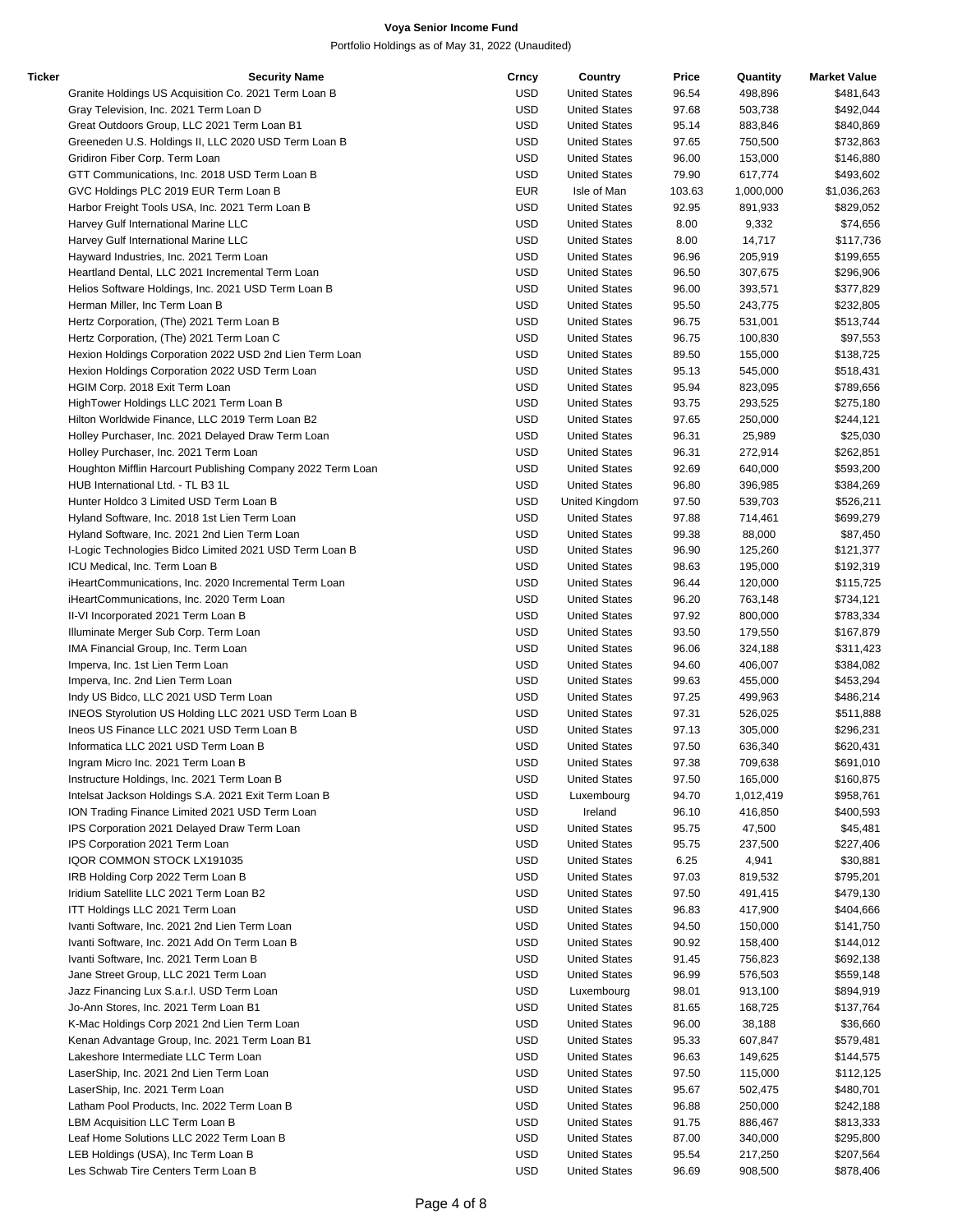| Ticker | <b>Security Name</b>                                                  | Crncy      | Country              | Price  | Quantity           | <b>Market Value</b> |
|--------|-----------------------------------------------------------------------|------------|----------------------|--------|--------------------|---------------------|
|        | Leslies Poolmart, Inc. 2021 Term Loan B                               | <b>USD</b> | <b>United States</b> | 96.56  | 271,022            | \$261,706           |
|        | Level 3 Financing Inc. 2019 Term Loan B                               | <b>USD</b> | <b>United States</b> | 96.21  | 250,000            | \$240,521           |
|        | Lifescan Global Corporation 2018 1st Lien Term Loan                   | <b>USD</b> | <b>United States</b> | 93.50  | 429,743            | \$401,810           |
|        | LogMeln, Inc. Term Loan B                                             | <b>USD</b> | <b>United States</b> | 86.71  | 780,125            | \$676,433           |
|        | Longview Power LLC                                                    | <b>USD</b> | <b>United States</b> | 10.67  | 41,629             | \$444,057           |
|        | Lonza Group AG USD Term Loan B                                        | <b>USD</b> | Luxembourg           | 93.03  | 213,390            | \$198,519           |
|        | LSF11 A5 Holdco LLC Term Loan                                         | <b>USD</b> | <b>United States</b> | 95.88  | 640,000            | \$613,600           |
|        | Lucid Energy Group II Borrower, LLC 2021 Term Loan                    | <b>USD</b> | <b>United States</b> | 96.94  | 748,125            | \$725,214           |
|        | Madison IAQ LLC Term Loan                                             | <b>USD</b> | <b>United States</b> | 95.21  | 249,372            | \$237,423           |
|        | Magenta Buyer LLC 2021 USD 1st Lien Term Loan                         | <b>USD</b> | <b>United States</b> | 92.38  | 1,013,030          | \$935,786           |
|        | Magenta Buyer LLC 2021 USD 2nd Lien Term Loan                         | <b>USD</b> | <b>United States</b> | 93.50  | 265,000            | \$247,775           |
|        | MajorDrive Holdings IV LLC Term Loan B                                | <b>USD</b> | <b>United States</b> | 92.75  | 593,163            | \$550,158           |
|        | McAfee, LLC 2022 USD Term Loan B                                      | <b>USD</b> | <b>United States</b> | 95.15  | 965,000            | \$918,198           |
|        | McGraw-Hill Global Education Holdings, LLC 2021 Term Loan             | <b>USD</b> | <b>United States</b> | 95.28  | 532,325            | \$507,173           |
|        | Medallion Midland Acquisition, LLC 2021 Term Loan                     | <b>USD</b> | <b>United States</b> | 97.13  | 314,213            | \$305,179           |
|        | Medical Solutions Holdings, Inc. 2021 1st Lien Term Loan              | <b>USD</b> | <b>United States</b> | 95.75  | 273,000            | \$261,398           |
|        | Medical Solutions Holdings, Inc. 2021 Delayed Draw Term Loan          | <b>USD</b> | <b>United States</b> | 95.75  | 52,000             | \$49,790            |
|        | Medline Borrower, LP USD Term Loan B                                  | <b>USD</b> | <b>United States</b> | 96.49  | 775,000            | \$747,767           |
|        | Mens Wearhouse, Inc. (The) 2020 Take Back Term Loan                   | <b>USD</b> | <b>United States</b> | 97.00  | 390,923            | \$379,195           |
|        | Mens Wearhouse, Inc. (The) 2020 Term Loan                             | <b>USD</b> | <b>United States</b> | 100.00 | 128,863            | \$128,863           |
|        | Michaels Companies, Inc. 2021 Term Loan B                             | <b>USD</b> | <b>United States</b> | 86.45  | 387,075            | \$334,626           |
|        | Milano Acquisition Corp Term Loan B                                   | <b>USD</b> | <b>United States</b> | 98.00  | 790,495            | \$774,685           |
|        | Mitchell International, Inc. 2021 Term Loan B                         | <b>USD</b> | <b>United States</b> | 95.38  |                    |                     |
|        |                                                                       | <b>USD</b> |                      |        | 420,000<br>150,000 | \$400,575           |
|        | MJH Healthcare Holdings, LLC 2022 Term Loan B                         |            | <b>United States</b> | 95.50  |                    | \$143,250           |
|        | MKS Instruments, Inc. 2022 USD Term Loan B 1L                         | <b>USD</b> | <b>United States</b> | 98.75  | 645,000            | \$636,938           |
|        | Moran Foods, LLC 2020 2nd Lien Term Loan                              | <b>USD</b> | <b>United States</b> | 66.50  | 656,912            | \$436,846           |
|        | Moran Foods, LLC 2020 Term Loan                                       | <b>USD</b> | <b>United States</b> | 88.00  | 474,144            | \$417,246           |
|        | MPH Acquisition Holdings LLC 2021 Term Loan B                         | <b>USD</b> | <b>United States</b> | 95.00  | 671,625            | \$638,044           |
|        | MX Holdings US, Inc. Term Loan B1B                                    | <b>USD</b> | <b>United States</b> | 97.75  | 0                  | \$0                 |
|        | Naked Juice LLC Term Loan                                             | <b>USD</b> | <b>United States</b> | 95.23  | 230,000            | \$219,018           |
|        | NASCAR Holdings, Inc Term Loan B                                      | <b>USD</b> | <b>United States</b> | 98.25  | 306,302            | \$300,941           |
|        | National Mentor Holdings, Inc. 2021 2nd Lien Term Loan                | <b>USD</b> | <b>United States</b> | 94.00  | 150,000            | \$141,000           |
|        | National Mentor Holdings, Inc. 2021 Term Loan                         | <b>USD</b> | <b>United States</b> | 89.85  | 608,982            | \$547,170           |
|        | National Mentor Holdings, Inc. 2021 Term Loan C                       | <b>USD</b> | <b>United States</b> | 89.85  | 20,702             | \$18,601            |
|        | Nautilus Power, LLC Term Loan B                                       | <b>USD</b> | <b>United States</b> | 81.38  | 694,218            | \$564,920           |
|        | NAVEX TopCo, Inc. 2018 2nd Lien Term Loan                             | <b>USD</b> | <b>United States</b> | 98.63  | 101,447            | \$100,052           |
|        | NFP Corp. 2020 Term Loan                                              | <b>USD</b> | <b>United States</b> | 95.06  | 536,456            | \$509,968           |
|        | NIC Acquisition Corp. Second Lien Term Loan                           | <b>USD</b> | <b>United States</b> | 91.44  | 100,000            | \$91,438            |
|        | NorthRiver Midstream Finance LP 2018 Term Loan B                      | <b>USD</b> | Canada               | 97.80  | 348,196            | \$340,543           |
|        | Northstar Group Services, INC. 2020 Term Loan B                       | <b>USD</b> | <b>United States</b> | 98.88  | 363,221            | \$359,134           |
|        | Numericable Group SA USD Term Loan B11                                | <b>USD</b> | France               | 94.08  | 807,500            | \$759,723           |
|        | Olaplex, Inc 2022 Term Loan                                           | USD        | <b>United States</b> | 97.25  | 340,000            | \$330,650           |
|        | Olympus Water US Holding Corporation 2021 USD Term Loan B             | <b>USD</b> | <b>United States</b> | 95.75  | 453,863            | \$434,573           |
|        | Olympus Water US Holding Corporation 2022 Incremental Term Loan       | <b>USD</b> | <b>United States</b> | 96.50  | 105,000            | \$101,325           |
|        | OneDigital Borrower LLC 2021 Term Loan                                | <b>USD</b> | <b>United States</b> | 95.75  | 903,328            | \$864,937           |
|        | Organon & Co USD Term Loan                                            | <b>USD</b> | <b>United States</b> | 98.00  | 1,185,925          | \$1,162,207         |
|        | Oryx Midstream Services Permian Basin LLC Term Loan B                 | <b>USD</b> | <b>United States</b> | 97.04  | 379,050            | \$367,814           |
|        | Osmose Utilities Services, Inc. Term Loan                             | <b>USD</b> | <b>United States</b> | 93.88  | 200,837            | \$188,536           |
|        | Owens & Minor, Inc. 2022 Term Loan B                                  | <b>USD</b> | <b>United States</b> | 99.13  | 195,000            | \$193,294           |
|        | Pacific Bells, LLC Term Loan B                                        | <b>USD</b> | <b>United States</b> | 96.38  | 239,208            | \$230,537           |
|        | Pacific Dental Services, LLC 2021 Term Loan                           | <b>USD</b> | <b>United States</b> | 96.38  | 322,563            | \$310,870           |
|        | Panther Commercial Holdings L.P Term Loan                             | <b>USD</b> | <b>United States</b> | 96.63  | 516,100            | \$498,682           |
|        | Pathway Vet Alliance LLC 2021 Term Loan                               | <b>USD</b> | <b>United States</b> | 95.69  | 388,139            | \$371,401           |
|        | Paysafe Holdings (US) Corp USD Term Loan B1                           | <b>USD</b> | <b>United States</b> | 92.50  | 330,922            | \$306,103           |
|        | PECF USS Intermediate Holding III Corporation Term Loan B             | <b>USD</b> | <b>United States</b> | 94.56  | 149,625            | \$141,489           |
|        | Pediatric Associates Holding Company, LLC 2021 Term Loan B            | <b>USD</b> | <b>United States</b> | 95.75  | 312,632            | \$299,345           |
|        | Pediatric Associates Holding Company, LLC 2022 Delayed Draw Term Ioan | <b>USD</b> | <b>United States</b> | 95.75  | 47,368             | \$45,355            |
|        | Peer Holding III B.V. 2019 EUR Term Loan B                            | <b>EUR</b> | Netherlands          | 103.03 | 1,000,000          | \$1,030,340         |
|        | PENN NATIONAL GAMING, INC. 2022 TERM LOAN B                           | <b>USD</b> | <b>United States</b> | 98.11  | 160,000            | \$156,971           |
|        | Peraton Corp. Term Loan B                                             | <b>USD</b> | <b>United States</b> | 97.17  | 1,190,838          | \$1,157,098         |
|        | Perrigo Investments, LLC Term Loan B                                  | <b>USD</b> | Ireland              | 98.25  | 255,000            | \$250,538           |
|        | Petmate Incremental Term Loan B                                       | <b>USD</b> | <b>United States</b> | 89.80  | 339,150            | \$304,557           |
|        |                                                                       |            |                      |        |                    |                     |
|        | PetVet Care Centers, LLC 2021 Term Loan B3                            | <b>USD</b> | <b>United States</b> | 96.75  | 410,540            | \$397,198           |
|        | Phoenix Guarantor Inc 2020 Term Loan B                                | <b>USD</b> | <b>United States</b> | 96.38  | 1,040,695          | \$1,002,970         |
|        | Physician Partners LLC Term Loan                                      | <b>USD</b> | <b>United States</b> | 95.63  | 149,434            | \$142,896           |
|        | Pilot Travel Centers LLC 2021 Term Loan B                             | <b>USD</b> | <b>United States</b> | 96.97  | 597,000            | \$578,904           |
|        | Ping Identity Corporation 2021 Term Loan B                            | <b>USD</b> | <b>United States</b> | 97.75  | 150,000            | \$146,625           |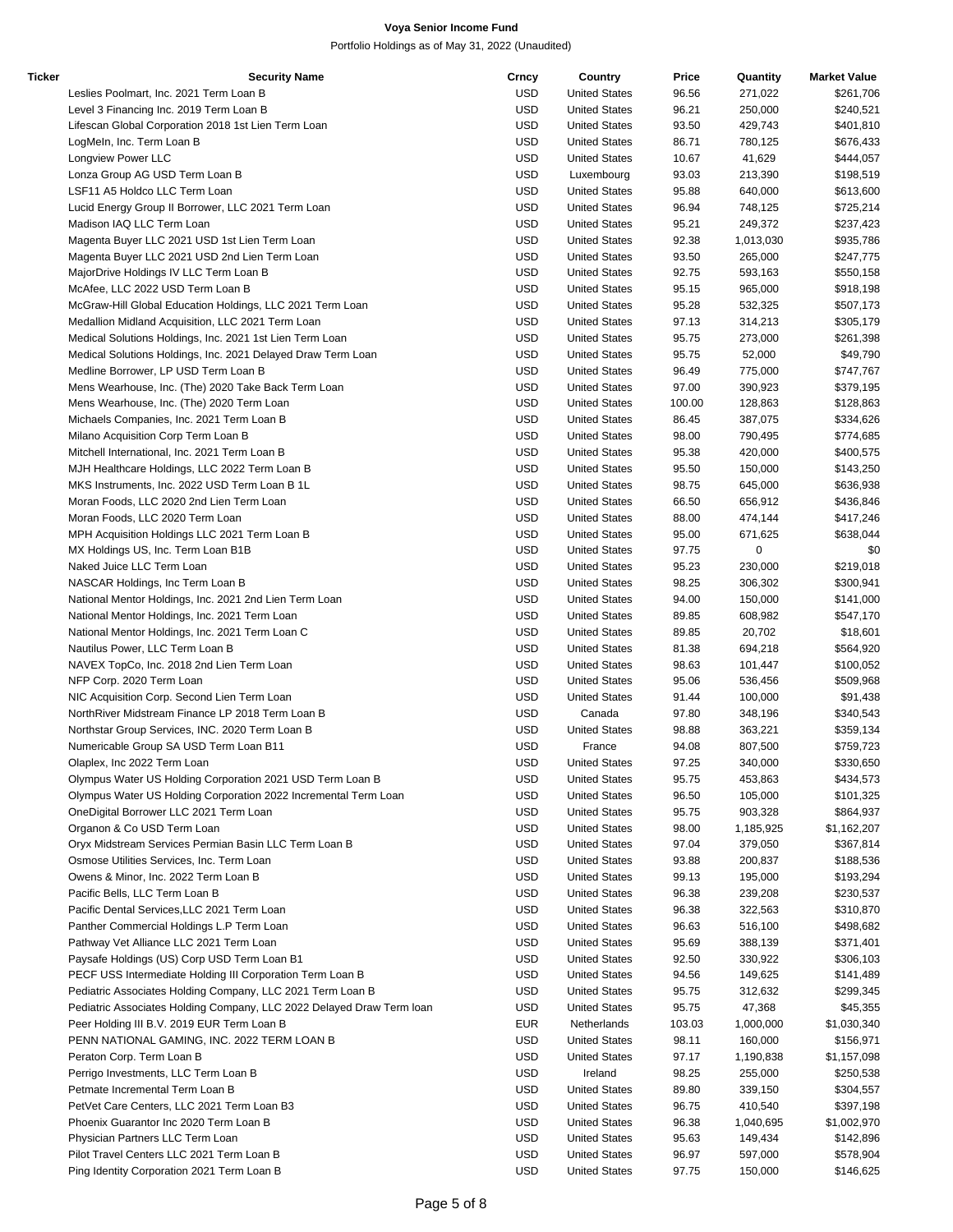| Ticker | <b>Security Name</b>                                           | Crncy      | Country              | Price | Quantity  | <b>Market Value</b> |
|--------|----------------------------------------------------------------|------------|----------------------|-------|-----------|---------------------|
|        | Plastipak Packaging, Inc. 2021 Term Loan B                     | <b>USD</b> | <b>United States</b> | 96.95 | 304,948   | \$295,656           |
|        | Plaze, Inc. 2020 Incremental Term Loan                         | USD        | <b>United States</b> | 95.00 | 374,620   | \$355,889           |
|        | Pluto Acquisition I, Inc. 2021 1st Lien Term Loan              | <b>USD</b> | <b>United States</b> | 95.25 | 148,875   | \$141,803           |
|        | PMHC II, Inc. 2022 Term Loan B                                 | <b>USD</b> | <b>United States</b> | 90.00 | 800,000   | \$720,000           |
|        | PointClickCare Technologies, Inc. 2022 Term Loan B             | <b>USD</b> | Canada               | 97.75 | 165,000   | \$161,288           |
|        | PointClickCare Technologies, Inc. Term Loan B                  | USD        | Canada               | 96.25 | 148,500   | \$142,931           |
|        | Polar US Borrower, LLC 2018 1st Lien Term Loan                 | <b>USD</b> | <b>United States</b> | 95.63 | 689,475   | \$659,310           |
|        | Polaris Newco LLC USD Term Loan B                              | <b>USD</b> | <b>United States</b> | 95.95 | 895,500   | \$859,200           |
|        | Portillos Holdings, LLC 2019 1st Lien Term Loan B3             | <b>USD</b> | <b>United States</b> | 98.50 | 472,875   | \$465,782           |
|        | Potters Industries, LLC Term Loan B                            | USD        | <b>United States</b> | 98.00 | 148,500   |                     |
|        | PQ Corporation 2021 Term Loan B                                | <b>USD</b> |                      |       |           | \$145,530           |
|        |                                                                |            | <b>United States</b> | 97.33 | 248,125   | \$241,488           |
|        | Pre-Paid Legal Services, Inc. 2021 Term Loan                   | <b>USD</b> | <b>United States</b> | 96.78 | 530,000   | \$512,940           |
|        | Press Ganey Holdings, Inc. 2022 Incremental Term Loan          | <b>USD</b> | <b>United States</b> | 95.31 | 250,000   | \$238,281           |
|        | Pretium PKG Holdings, Inc. 2021 1st Lien Term Loan             | <b>USD</b> | <b>United States</b> | 93.50 | 264,338   | \$247,156           |
|        | Pretium PKG Holdings, Inc. 2021 2nd Lien Term Loan             | <b>USD</b> | <b>United States</b> | 88.83 | 125,000   | \$111,042           |
|        | Primary Products Finance LLC Term Loan                         | <b>USD</b> | <b>United States</b> | 98.56 | 270,000   | \$266,119           |
|        | Pro Mach Group, Inc. 2021 Delayed Draw Term Loan               | <b>USD</b> | <b>United States</b> | 97.04 | 32,123    | \$31,171            |
|        | Pro Mach Group, Inc. 2021 Term Loan B                          | USD        | <b>United States</b> | 97.04 | 466,707   | \$452,881           |
|        | Proampac PG Borrower LLC 2020 Term Loan                        | <b>USD</b> | <b>United States</b> | 95.55 | 927,999   | \$886,703           |
|        | Project Leopard Holdings, Inc. 2019 Term Loan                  | <b>USD</b> | <b>United States</b> | 99.45 | 723,443   | \$719,464           |
|        | Project Ruby Ultimate Parent Corp. 2021 Term Loan              | <b>USD</b> | <b>United States</b> | 96.34 | 212,850   | \$205,068           |
|        | Quest Software US Holdings Inc. 2022 2nd Lien Term Loan        | USD        | <b>United States</b> | 94.00 | 225,000   | \$211,500           |
|        | Quest Software US Holdings Inc. 2022 Term Loan                 | <b>USD</b> | <b>United States</b> | 91.81 | 930,000   | \$853,856           |
|        | Quikrete Holdings, Inc. 2021 Term Loan B1                      | <b>USD</b> | <b>United States</b> | 96.45 | 1,800,000 | \$1,736,156         |
|        | Rackspace Technology Global, Inc. 2021 Term Loan               | <b>USD</b> | <b>United States</b> | 95.63 | 764,763   | \$731,304           |
|        | Radiate Holdco, LLC 2021 Term Loan B                           | USD        | <b>United States</b> | 97.34 | 852,863   | \$830,209           |
|        | RealPage, Inc. Term Loan B 1L                                  | <b>USD</b> | <b>United States</b> | 96.19 | 330,340   | \$317,769           |
|        | Redstone Buyer LLC 2021 Term Loan                              | <b>USD</b> | <b>United States</b> | 93.00 | 1,218,875 | \$1,133,554         |
|        | Refficiency Holdings LLC 2021 Delayed Draw Term Loan           | <b>USD</b> | <b>United States</b> | 96.50 | 24,192    | \$23,345            |
|        | Refficiency Holdings LLC 2021 Term Loan                        | USD        | <b>United States</b> | 96.50 | 124,239   | \$119,890           |
|        | RegionalCare Hospital Partners Holdings, Inc. 2018 Term Loan B | <b>USD</b> | <b>United States</b> | 96.46 | 1,091,635 | \$1,053,019         |
|        |                                                                | <b>USD</b> |                      |       |           |                     |
|        | Renaissance Holding Corp. 2022 Incremental Term Loan           | <b>USD</b> | <b>United States</b> | 98.00 | 275,000   | \$269,500           |
|        | Rent-A-Center, Inc. 2021 First Lien Term Loan B                |            | <b>United States</b> | 94.08 | 456,030   | \$429,024           |
|        | Research Now Group, Inc. 2017 1st Lien Term Loan               | USD        | <b>United States</b> | 94.47 | 498,698   | \$471,114           |
|        | Resonetics, LLC 2021 Term Loan                                 | <b>USD</b> | <b>United States</b> | 96.00 | 238,800   | \$229,248           |
|        | Restoration Hardware, Inc. Term Loan B                         | USD        | <b>United States</b> | 92.17 | 264,706   | \$243,971           |
|        | Reynolds Group Holdings Inc. 2020 Term Loan B2                 | <b>USD</b> | <b>United States</b> | 95.53 | 627,062   | \$599,040           |
|        | Reynolds Group Holdings Inc. 2021 Term Loan B                  | USD        | <b>United States</b> | 95.78 | 422,875   | \$405,035           |
|        | Riverbed Technology, Inc.                                      | <b>USD</b> | <b>United States</b> | 7.70  | 2,581     | \$19,874            |
|        | Riverbed Technology, Inc. 2021 PIK Exit Term Loan              | <b>USD</b> | <b>United States</b> | 71.67 | 592,182   | \$424,398           |
|        | Rocket Software, Inc. 2018 Term Loan                           | <b>USD</b> | <b>United States</b> | 96.84 | 1,358,000 | \$1,315,139         |
|        | Rockwood Service Corporation 2020 Term Loan                    | USD        | <b>United States</b> | 98.56 | 416,829   | \$410,837           |
|        | Rough Country, LLC 2021 2nd Lien Term Loan                     | <b>USD</b> | <b>United States</b> | 97.17 | 200,000   | \$194,333           |
|        | Rough Country, LLC 2021 Term Loan                              | <b>USD</b> | <b>United States</b> | 96.25 | 232,063   | \$223,360           |
|        | RV Retailer, LLC Term Loan B                                   | <b>USD</b> | <b>United States</b> | 90.00 | 502,073   | \$451,865           |
|        | RxBenefits, Inc. 2020 Term Loan                                | <b>USD</b> | <b>United States</b> | 97.00 | 246,884   | \$239,478           |
|        | Ryan Specialty Group, LLC Term Loan                            | USD        | <b>United States</b> | 98.25 | 300,425   | \$295,168           |
|        | Sabre GLBL Inc. 2021 Term Loan B1                              | <b>USD</b> | <b>United States</b> | 94.22 | 191,302   | \$180,243           |
|        | Sabre GLBL Inc. 2021 Term Loan B2                              | <b>USD</b> | <b>United States</b> | 94.22 | 304,948   | \$287,318           |
|        | Samsonite International S.A. 2020 Incremental Term Loan B2     | USD        | Luxembourg           | 97.83 | 80,185    | \$78,443            |
|        | Sandvine Corporation 2018 1st Lien Term Loan                   | <b>USD</b> | Canada               | 97.25 | 150,000   | \$145,875           |
|        | Savage Enterprises LLC 2021 Term Loan B                        | <b>USD</b> | <b>United States</b> | 97.56 | 401,963   | \$392,165           |
|        | Save-A-Lot, Inc. / Moran Foods                                 | <b>USD</b> | <b>United States</b> | 0.00  | 29,663    | \$0                 |
|        | Scientific Games Holdings LP 2022 USD Term Loan B              | USD        | <b>United States</b> | 96.30 | 335,000   | \$322,595           |
|        | Scientific Games International, Inc. 2022 USD Term Loan        | USD        | <b>United States</b> | 97.29 | 435,000   | \$423,219           |
|        | Seattle Spinco, Inc. USD Term Loan B3                          | USD        | <b>United States</b> | 95.25 | 613,096   | \$583,974           |
|        |                                                                |            |                      |       |           |                     |
|        | Sedgwick Claims Management Services, Inc. 2019 Term Loan B     | <b>USD</b> | <b>United States</b> | 96.94 | 444,415   | \$430,805           |
|        | Select Medical Corporation 2017 Term Loan B                    | USD        | <b>United States</b> | 96.96 | 54,712    | \$53,047            |
|        | Service Logic Acquisition, Inc Delayed Draw Term Loan          | <b>USD</b> | <b>United States</b> | 96.00 | 25,500    | \$24,480            |
|        | Service Logic Acquisition, Inc Term Loan                       | <b>USD</b> | <b>United States</b> | 96.00 | 306,586   | \$294,323           |
|        | Setanta Aircraft Leasing Designated Activity Compa Term Loan B | <b>USD</b> | Ireland              | 97.63 | 660,000   | \$644,325           |
|        | Sigma Bidco B.V. 2018 USD Term Loan B                          | USD        | Netherlands          | 87.63 | 813,313   | \$712,665           |
|        | Sinclair Television Group Inc. Term Loan B2B                   | USD        | <b>United States</b> | 95.06 | 637       | \$606               |
|        | SkillSoft Corporation 2021 Term Loan                           | USD        | <b>United States</b> | 96.33 | 284,286   | \$273,862           |
|        | Skopima Merger Sub Inc. Term Loan B                            | <b>USD</b> | <b>United States</b> | 95.25 | 491,275   | \$467,939           |
|        | Smyrna Ready Mix Concrete, LLC Term Loan B                     | USD        | <b>United States</b> | 96.75 | 330,000   | \$319,275           |
|        | Solis IV BV USD Term Loan B1                                   | <b>USD</b> | Netherlands          | 90.44 | 1,030,000 | \$931,506           |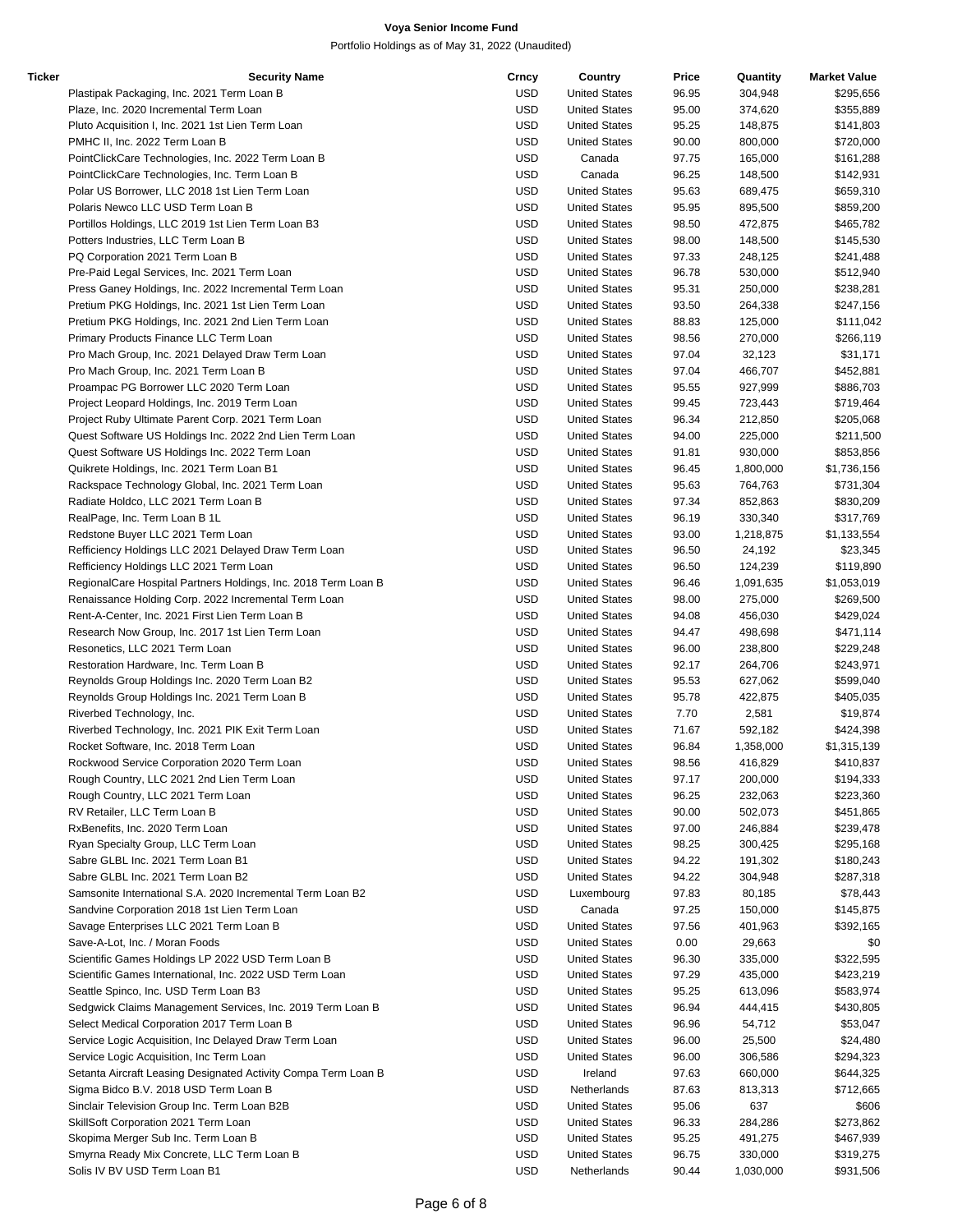| Ticker | <b>Security Name</b>                                                   | Crncy      | Country              | Price  | Quantity  | <b>Market Value</b> |
|--------|------------------------------------------------------------------------|------------|----------------------|--------|-----------|---------------------|
|        | SonicWall US Holdings Inc. 1st Lien Term Loan                          | <b>USD</b> | <b>United States</b> | 96.71  | 617,600   | \$597,270           |
|        | SonicWall US Holdings Inc. 2nd Lien Term Loan                          | <b>USD</b> | <b>United States</b> | 95.00  | 265,000   | \$251,750           |
|        | Sotera Health Holdings, LLC 2021 Term Loan                             | <b>USD</b> | <b>United States</b> | 97.31  | 490,000   | \$476,831           |
|        | Southwestern Energy Company 2021 Term Loan                             | <b>USD</b> | <b>United States</b> | 99.00  | 198,500   | \$196,515           |
|        | Sovos Compliance, LLC 2021 Delayed Draw Term Loan                      | <b>USD</b> | <b>United States</b> | 97.25  | 30,925    | \$30,074            |
|        | Sovos Compliance, LLC 2021 Term Loan                                   | <b>USD</b> | <b>United States</b> | 97.25  | 178,628   | \$173,715           |
|        | Spa Holdings 3 Oy USD Term Loan B                                      | <b>USD</b> | Finland              | 96.75  | 252,460   | \$244,255           |
|        | Sparta U.S. HoldCo LLC 2021 Term Loan                                  | <b>USD</b> | <b>United States</b> | 98.50  | 389,025   |                     |
|        |                                                                        |            |                      |        |           | \$383,190           |
|        | Specialty Building Products Holdings, LLC 2021 Term Loan B             | <b>USD</b> | <b>United States</b> | 94.00  | 205,000   | \$192,700           |
|        | SPX Flow, Inc. 2022 Term Loan                                          | <b>USD</b> | <b>United States</b> | 94.38  | 195,000   | \$184,031           |
|        | SRS Distribution Inc. 2021 Term Loan B                                 | USD        | <b>United States</b> | 95.29  | 247,870   | \$236,200           |
|        | ST GEO WARE + TR CO OF CAL INC 2022 TERM LOAN                          | <b>USD</b> | <b>United States</b> | 98.50  | 395,000   | \$389,075           |
|        | Standard Industries Inc. 2021 Term Loan B                              | <b>USD</b> | <b>United States</b> | 98.29  | 484,690   | \$476,410           |
|        | Staples, Inc. 7 Year Term Loan                                         | <b>USD</b> | <b>United States</b> | 92.16  | 596,923   | \$550,102           |
|        | Star US Bidco LLC Term Loan B                                          | <b>USD</b> | <b>United States</b> | 97.50  | 337,986   | \$329,537           |
|        | Starfruit Finco B.V 2018 USD Term Loan B                               | <b>USD</b> | Netherlands          | 96.96  | 677,187   | \$656,589           |
|        | Stars Group Holdings B.V. (The) 2018 USD Incremental Term Loan         | <b>USD</b> | Netherlands          | 97.95  | 156,324   | \$153,114           |
|        | SUNSHINE INVESTMENTS BV 2022 USD TERM LOAN                             | <b>USD</b> | Netherlands          | 99.06  | 420,000   | \$416,063           |
|        | Sunshine Investments B.V. USD Term Loan B3                             | USD        | Netherlands          | 99.63  | 252,823   | \$251,875           |
|        | Surgery Center Holdings, Inc. 2021 Term Loan                           | <b>USD</b> | <b>United States</b> | 96.07  | 613,800   | \$589,674           |
|        | SurveyMonkey Inc. 2018 Term Loan B                                     | <b>USD</b> | <b>United States</b> | 97.50  | 0         | \$0                 |
|        | Symantec Corporation 2021 Term Loan B                                  | <b>USD</b> | <b>United States</b> | 97.17  | 1,115,000 | \$1,083,409         |
|        | SYNIVERSE HOLDINGS, LLC 2022 TERM LOAN                                 | <b>USD</b> | <b>United States</b> | 91.00  | 390,000   | \$354,900           |
|        |                                                                        |            | <b>United States</b> |        |           |                     |
|        | Tacala, LLC 1st Lien Term Loan                                         | <b>USD</b> |                      | 95.40  | 236,308   | \$225,438           |
|        | Tecomet Inc. 2017 Repriced Term Loan                                   | <b>USD</b> | <b>United States</b> | 90.25  | 248,684   | \$224,437           |
|        | Telesat Canada Term Loan B5                                            | <b>USD</b> | <b>United States</b> | 72.29  | 1,500,000 | \$1,084,376         |
|        | Tenable Holdings, Inc. Term Loan B                                     | USD        | <b>United States</b> | 97.00  | 174,563   | \$169,326           |
|        | Tenneco, Inc. 2018 Term Loan B                                         | <b>USD</b> | <b>United States</b> | 95.67  | 397,943   | \$380,699           |
|        | The Enterprise Development Authority Term Loan B                       | <b>USD</b> | <b>United States</b> | 97.50  | 362,289   | \$353,232           |
|        | The Knot Worldwide Inc. 2022 Term Loan                                 | <b>USD</b> | <b>United States</b> | 98.25  | 373,450   | \$366,915           |
|        | The Oneida Group (formerly EveryWare Global, Inc.)                     | <b>USD</b> | <b>United States</b> | 0.01   | 42,856    | \$429               |
|        | Thor Industries, Inc. 2021 EUR Term Loan                               | <b>EUR</b> | <b>United States</b> | 103.60 | 681,982   | \$706,517           |
|        | Tiger Acquisition, LLC 2021 Term Loan                                  | <b>USD</b> | <b>United States</b> | 90.83  | 243,163   | \$220,860           |
|        | Tory Burch LLC Term Loan B                                             | <b>USD</b> | <b>United States</b> | 94.54  | 295,689   | \$279,549           |
|        | Tosca Services, LLC 2021 Term Loan                                     | USD        | <b>United States</b> | 95.50  | 148,125   | \$141,459           |
|        | Trader Interactive, LLC 2021 Term Loan B                               | <b>USD</b> | <b>United States</b> | 98.25  | 141,951   | \$139,467           |
|        | Trans Union, LLC 2021 Term Loan B6                                     | <b>USD</b> | <b>United States</b> | 97.90  | 690,432   | \$675,933           |
|        | TransDigm, Inc. 2020 Term Loan E                                       | <b>USD</b> | <b>United States</b> | 97.56  | 472,690   | \$461,168           |
|        |                                                                        | USD        |                      |        |           |                     |
|        | TransMontaigne Operating Company L.P. Term Loan B                      |            | <b>United States</b> | 97.18  | 443,888   | \$431,364           |
|        | Travelport Finance (Luxembourg) S.a.r.l. 2020 Super Priority Term Loan | <b>USD</b> | Luxembourg           | 99.33  | 22,874    | \$22,719            |
|        | Travelport Finance (Luxembourg) S.a.r.l. 2021 Consented Term Loan      | <b>USD</b> | Luxembourg           | 79.60  | 2,863     | \$2,279             |
|        | Traverse Midstream Partners LLC 2017 Term Loan                         | <b>USD</b> | <b>United States</b> | 98.72  | 363,226   | \$358,572           |
|        | TricorBraun Holdings, Inc. 2021 Term Loan                              | USD        | <b>United States</b> | 95.01  | 412,012   | \$391,455           |
|        | Trident TPI Holdings, Inc. 2021 Delayed Draw Term Loan                 | <b>USD</b> | <b>United States</b> | 95.95  | 40,269    | \$38,636            |
|        | Trident TPI Holdings, Inc. 2021 Incremental Term Loan                  | <b>USD</b> | <b>United States</b> | 95.95  | 283,204   | \$271,724           |
|        | Triton Water Holdings, Inc Term Loan                                   | USD        | <b>United States</b> | 92.88  | 819,609   | \$761,212           |
|        | Tronox Finance LLC 2022 Incremental Term Loan                          | USD        | <b>United States</b> | 97.50  | 115,000   | \$112,125           |
|        | Truck Hero, Inc. 2021 Term Loan B                                      | USD        | <b>United States</b> | 91.44  | 485,100   | \$443,563           |
|        | TruGreen Limited Partnership 2020 Term Loan                            | <b>USD</b> | <b>United States</b> | 96.63  | 148,125   | \$143,126           |
|        | Turing Midco LLC 2021 Term Loan B                                      | USD        | <b>United States</b> | 98.00  | 631,402   | \$618,774           |
|        | Twin River Worldwide Holdings, Inc. 2021 Term Loan B                   | USD        | <b>United States</b> | 96.13  | 588,525   | \$565,720           |
|        | U.S. Anesthesia Partners, Inc. 2021 Term Loan                          | <b>USD</b> | <b>United States</b> | 95.99  | 517,400   | \$496,632           |
|        | U.S. Silica Company 2018 Term Loan B                                   | <b>USD</b> | <b>United States</b> | 96.60  | 555,077   | \$536,228           |
|        | Ultra Clean Holdings, Inc 2021 Term Loan B                             | USD        | <b>United States</b> | 98.85  | 131,693   | \$130,184           |
|        |                                                                        |            |                      |        |           |                     |
|        | Unified Physician Management, LLC 2020 Term Loan                       | USD        | <b>United States</b> | 96.31  | 444,952   | \$428,544           |
|        | UPC Financing Partnership 2021 USD Term Loan AX                        | USD        | <b>United States</b> | 96.90  | 500,000   | \$484,479           |
|        | US Foods, Inc. 2019 Term Loan B                                        | <b>USD</b> | <b>United States</b> | 96.25  | 994,898   | \$957,589           |
|        | US Foods, Inc. 2021 Term Loan B                                        | USD        | <b>United States</b> | 97.89  | 548,625   | \$537,065           |
|        | Valcour Packaging LLC 2021 1st Lien Term Loan                          | USD        | <b>United States</b> | 96.00  | 150,000   | \$144,000           |
|        | Valcour Packaging LLC 2021 2nd Lien Term Loan                          | <b>USD</b> | <b>United States</b> | 89.00  | 120,000   | \$106,800           |
|        | Venga Finance Sarl 2021 USD Term Loan B                                | <b>USD</b> | Luxembourg           | 96.92  | 285,000   | \$276,213           |
|        | Verisure Holding AB 2020 EUR Term Loan B                               | <b>EUR</b> | Sweden               | 101.81 | 500,000   | \$509,041           |
|        | Veritas US Inc. 2021 USD Term Loan B                                   | USD        | <b>United States</b> | 86.83  | 694,694   | \$603,226           |
|        | Verscend Holding Corp. 2021 Term Loan B                                | USD        | <b>United States</b> | 98.25  | 921,732   | \$905,602           |
|        | Vertex Aerospace Services Corp. 2021 First Lien Term Loan              | USD        | <b>United States</b> | 97.75  | 195,000   | \$190,613           |
|        | Vertical US Newco Inc Term Loan B                                      | USD        | <b>United States</b> | 96.70  | 507,603   | \$490,852           |
|        | VFH Parent LLC 2022 Term Loan B                                        | <b>USD</b> | <b>United States</b> | 96.63  | 315,000   | \$304,369           |
|        |                                                                        |            |                      |        |           |                     |